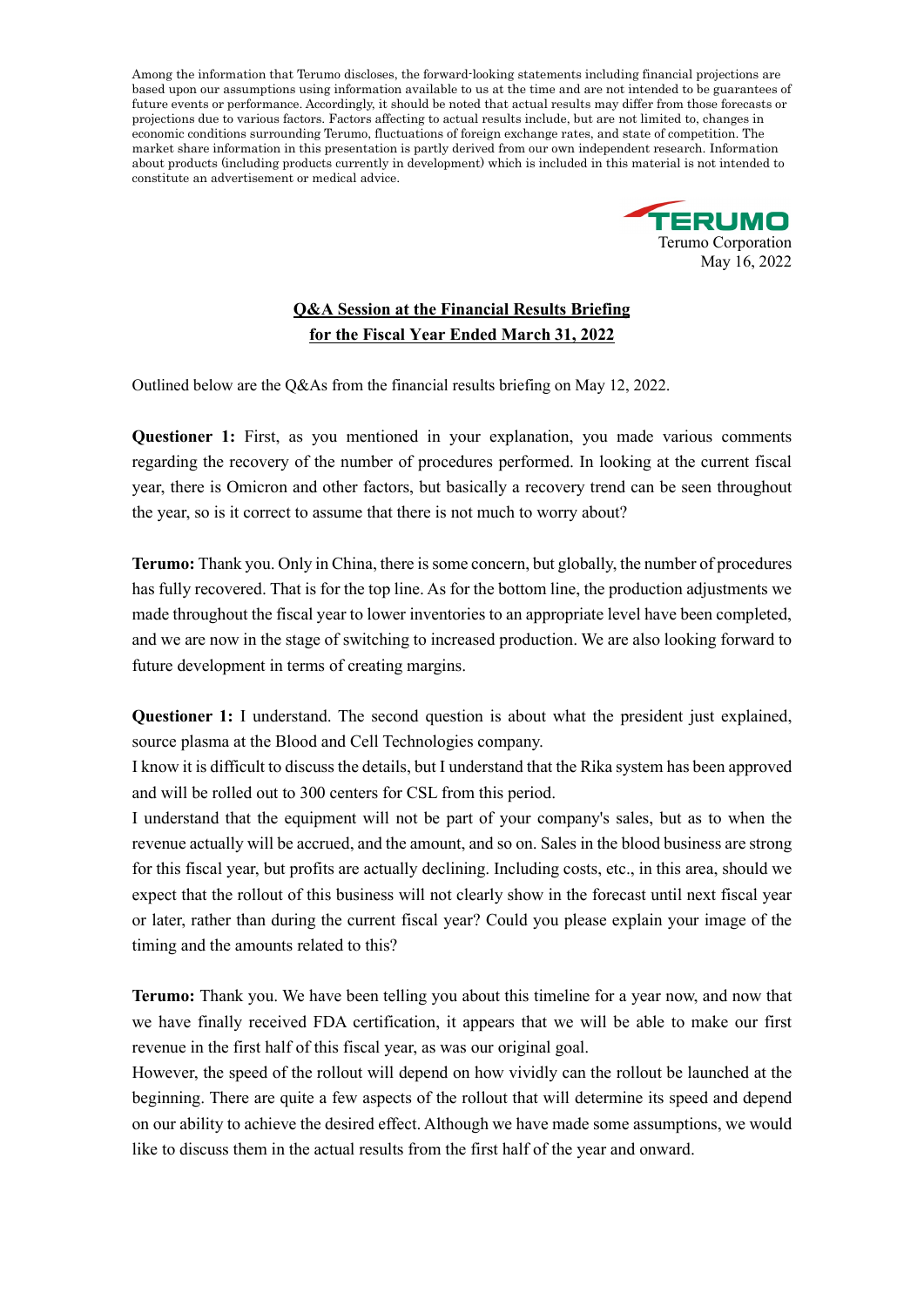Regarding margins, we are starting this project in GS26 with the effect of raising the current margins in the Blood and Cell Technologies company. Rather than looking at expectations for this first fiscal year, the greater theme for this year is to finish the rollout first. I know that the expected effect of margin improvement will probably not be realized until next year or later. We have incorporated some assumptions, but there are still some flexible areas there.

**Questioner 1:** TBCT margin which will decrease has a slight increase in cost of that plasma business this fiscal year?

**Terumo:** Here, too, it is difficult to say. Our current assessment is that since fixed costs are rather high in this business, it is difficult to improve margins until the next fiscal year or later.

**Questioner 1:** I understand. Thank you.

**Questioner 2:** I would like to ask about the fourth quarter, page six of the slides, and the analysis of changes in profit.

I would like you to explain this gross margin effect. I remember that, when you had minus 36 in Q3, you explained that the 36 included distribution costs and material costs, and you explained them separately at that time. It was down to 15 in this fourth quarter. Why? What happened between the third and fourth quarters?

I also want to ask about the FY2022 forecast. The gross margin effect on slide 12 is positive 41. We thought it would be a slight positive, but it is a fair-sized positive. It would be helpful if you could break down and explain this area as well. This is my first question.

**Terumo:** Thank you. Let's start with the first point. The slide shows a YoY comparison, so if you look at Q3, for example, the drop was drastic. There was a 54.9 rate of gross profit margin in Q3 of 2020 and 51.8 in Q3 this period, so that Q3 diagram was intended to explain the 3.1 drop. Sorry, this is how the slides are, but I think it would be easier to understand if I spoke in terms of QoQ. If we go by OP, the Q3 result is 16%, down four percentage points to 12%. Let me give you a brief idea of what this entails. There are three factors. The first is the stock of foreign exchange, which we call "elimination of unrealized profit in inventories" which is 100 basis points.

The remaining 300 basis points occur in SG&A expenses below gross profit, which can be divided into two major categories. The consumption rate of expenses always increases in Q4. The rate of expenses to sales is exactly the same as that of last year's Q4. Why did this suddenly rise in Q4. One is the aspect of seasonality and that's 150 basis points.

The remaining 150 basis points are one-time costs, and as I mentioned a little during Q3, we are transferring production to Costa Rica in order to bring our production to a three-pole system. Its one-time cost is included.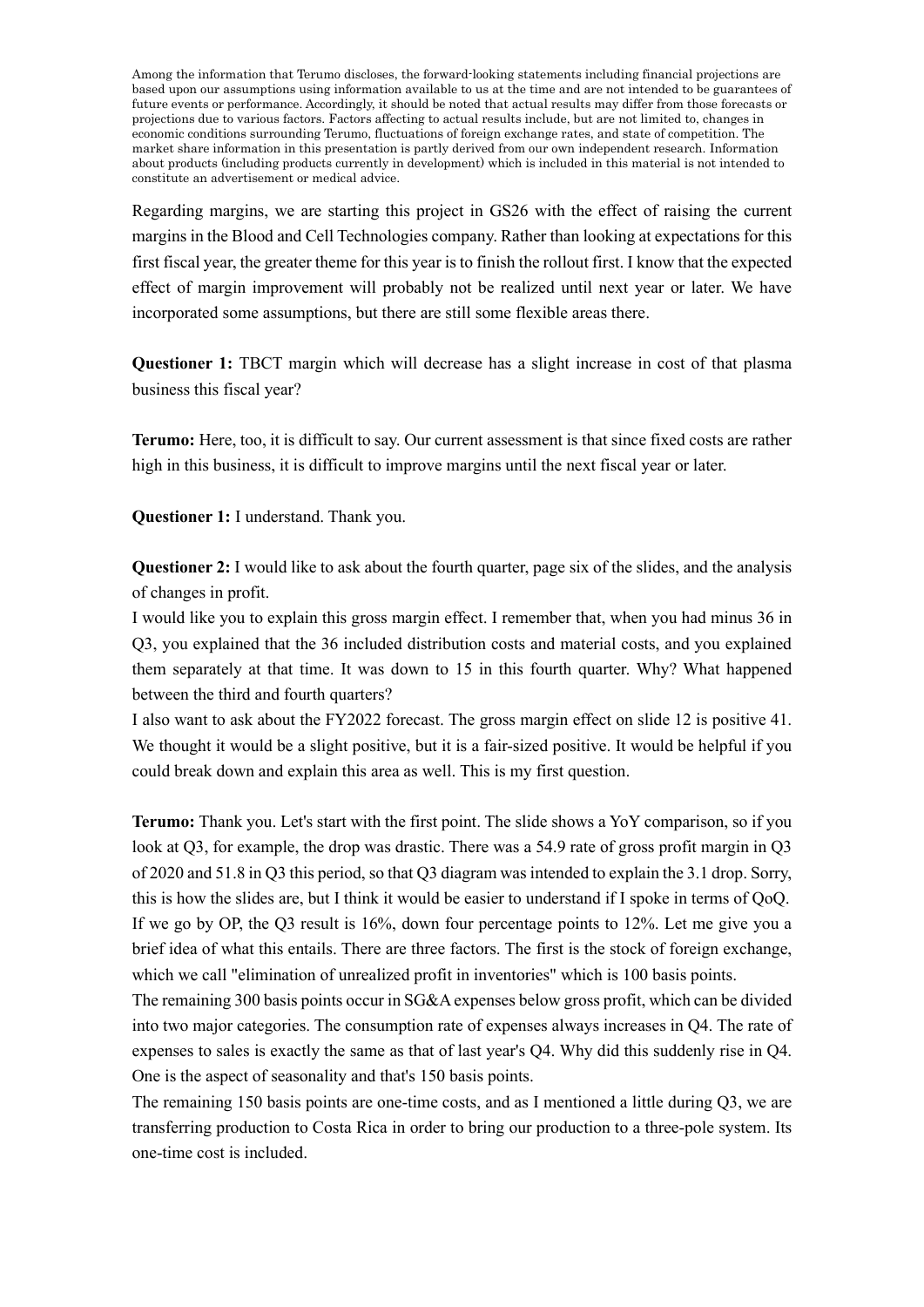Therefore, the four percentage-point drop from Q3 to Q4 is mostly due to one-time sales and the sharp depreciation of the yen.

Four quarters from now, in Q1 FY2023, we expect to return to the Q3 level of at least 16%. This is the same, as is the "unrealized" stock, as the one-off related to production adjustments mentioned earlier, and together they amount to 250 basis points, which is about 14.5. And since there is no increase in costs in Q4, it will go up to around 16.

From that point forward, we are roughly looking at raising it above 16%, through the effect of the reversal of the production adjustment, and improvements as we go to product, as growth drivers emerge, mainly in Cardiac and Vascular.

**Questioner 2:** Can you talk about logistics costs and raw material costs separately?

**Terumo:** If we look at the movement of inflation from Q3 to Q4, we said that it was less than JPY3 billion in Q3. The biggest part then is the combination of raw materials and utilities, when said according to each factor. Then there is freight, and finally labor costs. That is about their order of magnitude, too.

However, inflation isn't particularly up or down until Q4, it's basically flat. So, I didn't mention this in the current Q3 to Q4 change, but this is roughly JPY2.5 billion to JPY3 billion per quarter. If this does not slow down at all in the current fiscal year, there will be an impact of JPY10 billion to JPY12 billion, which is an impact of 150 basis points in terms of margin. I think it is probably an approximation of the numbers that our overseas competitors have been quantifying recently. However, rather than fully factoring this in, we expect this to decrease somewhat in the second half of the year. We are working on the premise that if it does not decrease, we will work to improve profitability through our own efforts.

**Questioner 2:** In essence, then, this JPY10 billion or JPY12 billion is included in this slide, but since the gross margin effect is positive, we can expect an improvement in operation capacity to compensate for that, and we can expect an improvement in mix, is that right?

## **Terumo:** Yes.

**Questioner 2:** So that's what it means. I understand. Secondly, regarding prices, your company has usually had price revisions that led to the appearance of JPY4 to JPY5 billion, or even JPY6 billion at times, every year.

I have to admit that I was a bit surprised by the JPY2 billion this time. Drug-eluting stents and balloon catheters are coming down in price. Is some kind of price increase included in there? Or are there other factors at play? For example, I believe it is your company where it rose quite a bit for NHI price of infusion products, so that may have offset a lot of that. Could you please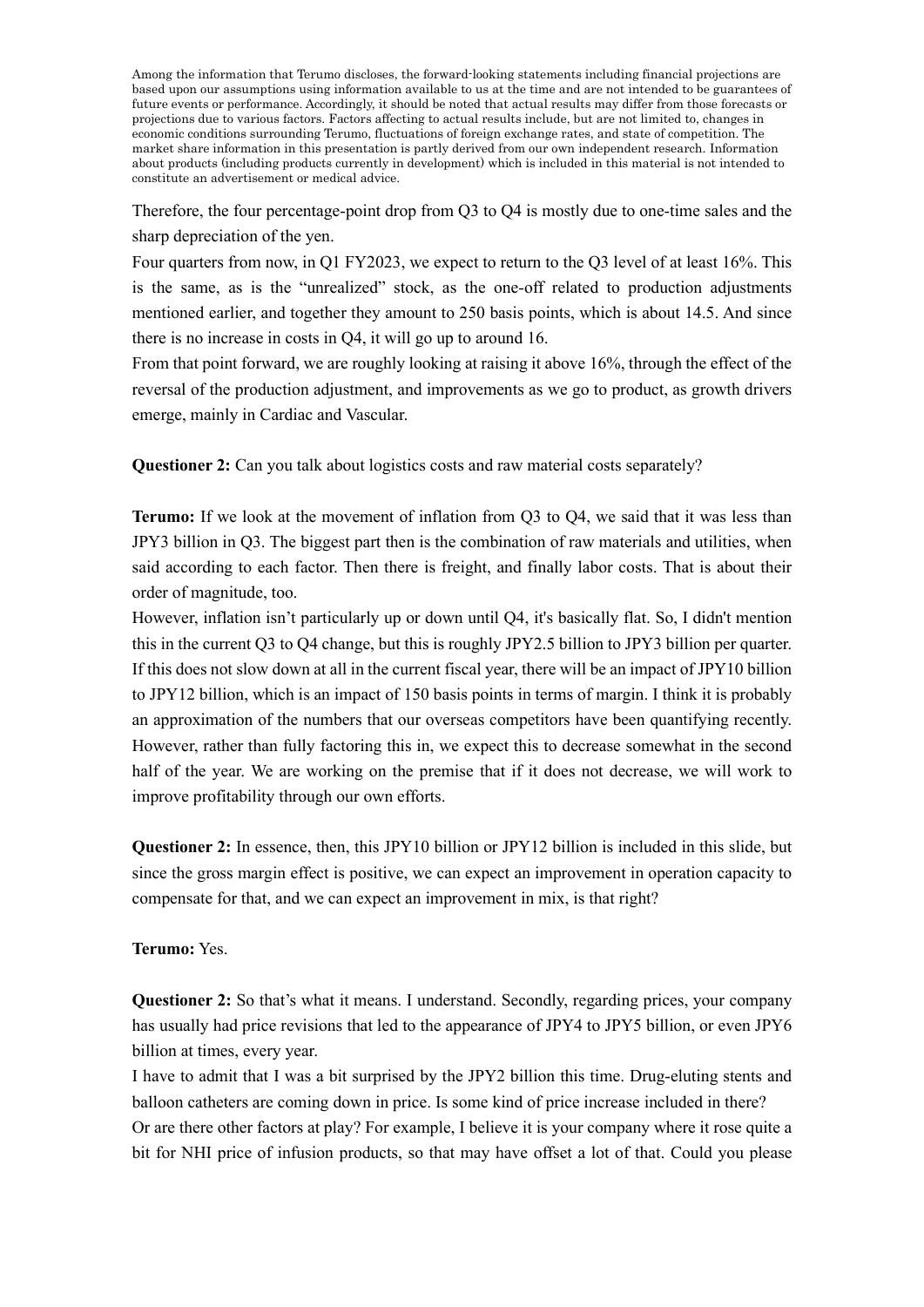explain the minus 20 in this price?

**Terumo:** Normally, as you just pointed out, the impact of the official government reimbursements for drugs is JPY4 to JPY5 billion each year. The figure this time is JPY2 billion, but the decrease is passed on here. That's correct. We have obtained the prospect of passing on prices, especially overseas, on a scale of about JPY2 billion.

**Questioner 2:** So that's what it means. I understand. Thank you.

**Questioner 3:** The first one is about the overall performance of the company. I would like to know the factors that led to the failure to meet your plan for the Q4 of the just-ended term. Your guidance for this fiscal year is based on the assumption that the exchange rate will be USD125 and EUR135, while other companies are assuming USD120 and EUR130, and you are one of the few companies that have set the yen relatively weak. Looking at these numbers, it seems to me that there is not much leeway in this guidance. Are there any items in the guidance for this fiscal year where we can expect to see an upside?

**Terumo:** First of all, compared with the guidance for the just-ended fiscal year, sales topped about JPY6 billion. As you pointed out, we did not achieve JPY4 billion in profit.

We believe that the main factor here was inflation. Regarding the impact of COVID-19, conditions have remained virtually unaffected.

Regarding the exchange rate, I believe that many of the figures for JPY120 and JPY130 are from earnings disclosures released much earlier in the year. Looking at the recent monthly average for April, we see that the exchange rate was JPY126 and JPY137, so we believe that the exchange rate is reasonable, although we will have to see what the future holds.

For potential, focus on the base cardiovascular operations. There is still growth opportunity, in the form of reaping the benefits of this section, which is still a driver of growth. We believe that this will take the form of pursuing upside potential, including new products. That is all.

**Questioner 3:** I'm sorry to repeat this, but in your guidance for this fiscal year, you have already factored in the effects of increased production and the resulting improvement in cardiovascular operations and product mix. In addition, the impact of inflation is assumed to converge to some extent in the second half of the year, so what upside should we expect from the relatively favorable factors you have already factored in?

**Terumo:** Regarding the upside, as I said, I think the main focus will be cardiovascular operations. I think the upside potential lies in whether we can accelerate the launch of new products with a certain degree of speed and timing.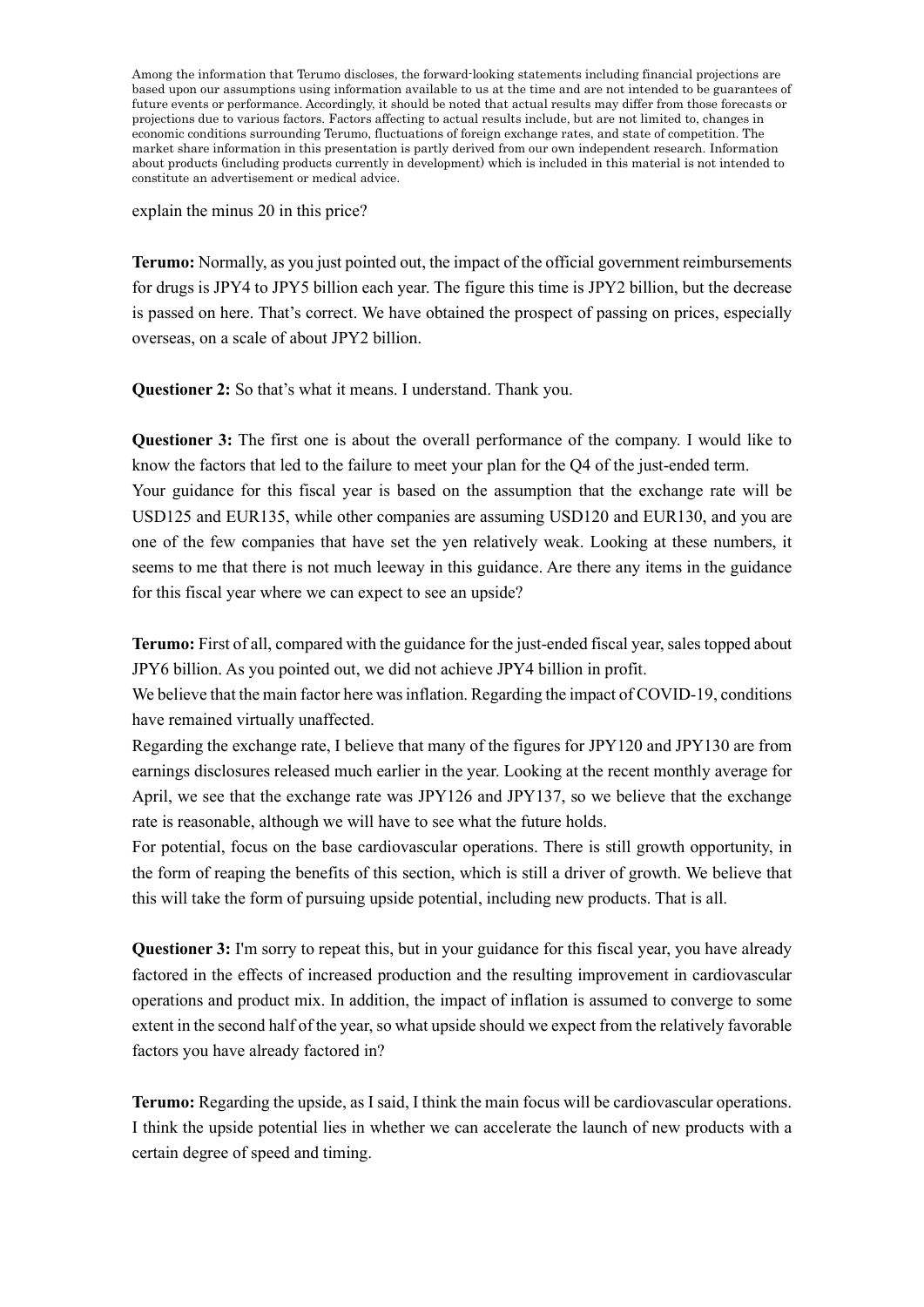**Questioner 3:** I understand. My second question concerns Rika, the plasma collection device. First of all, I was wondering if you could disclose anything about collection efficiency and yield. At this point, since most of the detailed specifications have not been disclosed, it is quite difficult to verify the competitive advantage of the product compared to other companies' products or to predicted sales. Could you please disclose your specs in this area, especially regarding yield?

**Terumo:** I guess it would be a nomogram. I cannot speak about it here at this stage. We have a product that is currently under development, and we are waiting until we can talk to you about it.

**Questioner 3:** In the earnings call by Haemonetics Corporation the day before yesterday, they had USD100 million in 2021 in CSL-related sales. In 2022, CSL has pledged USD88 million of that amount as a minimum guaranteed purchase. If we calculate this simply, it would mean that your company's CSL sales for the current fiscal year will be only about JPY2 billion to JPY3 billion. It that correct?

**Terumo:** Probably the denominator will also go up by 10% or so since it is last year. We are not able to know the numerator, but it's unclear whether it was a global figure or not. I don't think our figures can be simply subtracted from that number. As I answered in a question earlier, I believe that the ratio, or rather the speed of replacement, will change depending on the speed of start up, so we want to do all that we can.

**Questioner 3:** I understand. Thank you.

**Questioner 4:** I'm sorry to be so detailed, but we were told that TIS's sales in the Americas in the fourth quarter were very strong, and that the Omicron variant effect was not so great, and that access products were good. We heard from some US companies that January and February were a bit affected. Should we assume that there is a temporary factor in this? Could you please explain the outlook for the next fiscal year, ending March 2023, and beyond, including sustainability?

**Terumo:** That's TIS North America. January was much lower than December due to Omicron. The market recovered significantly in February and March, especially in March. This is because the vascular closure device, which I mentioned briefly in Q3, is finally getting back on track, and the part of the device that we had pulled back due to our own errors is making a comeback, so QoQ is looking strong.

But the TIS QoQ performance is growing 3%. We estimate that it will be a little above our overseas rivals, and we evaluate that we are basically experiencing a recovery in the number of procedures, plus a small amount of recovery in VCD.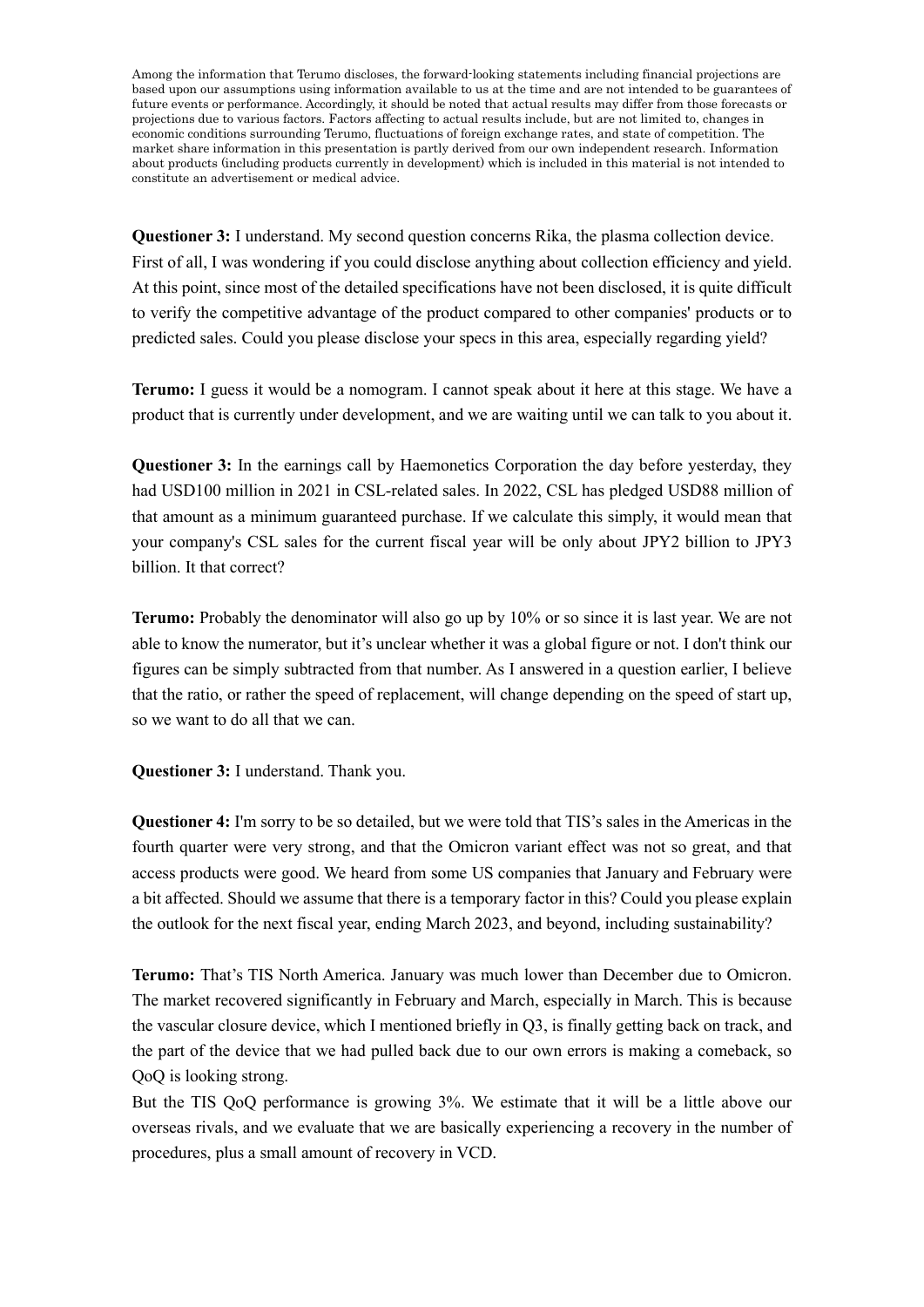**Questioner 4:** I understand. Secondly, please tell us about China.

You mentioned that you were a little concerned, but I would like to know the situation up to the end of March and, if you know, the situation in April and May, in terms of the number of procedures.

Also, if you have any updates on centralized purchasing, etc., please tell us about that as well.

**Terumo:** OK. There is no update on centralized purchasing. The biggest impact on us is the drugeluting stent, which has already run its course, so I think we are past the stage where profits will decline YoY.

We are also concerned about the number of procedures, and have frequently asked those in the various locations about that, but so far there has been no major decline. Even if there were to be, I would be relatively optimistic that recovery would be quick since we have already experienced that several times.

**Questioner 4:** Thank you. Some US companies have started bidding for Neurovascular, I think it was Stryker Corporation. I heard that they are starting to do so, but there has so far been no impact. What do you think about that?

**Terumo:** Compared to drug-eluting stents, the impact of this also seems to be negligible, both in terms of quantity and cost.

**Questioner 4:** I understand. Thank you.

**Questioner 5:** I have just one question.

CSL is a hot topic, and there are indications that they will open about 30 new so-called collection centers in the US this year, which are additional to 300 centers in the previous year.

As mentioned earlier in relation to the rollout, the future competitiveness of CSL and plasma derived therapy manufacturers will be directly affected by how much blood they are able to collect. For them, there is a natural desire to use something that is fast and efficient. I understand that some plans have already been finalized in the contract with your company in this area.

Regarding the point you made about possible delays in the rollout, is it correct to say that you mentioned such risks in terms of the supply chain, procurement of parts, and various other aspects? Please tell us about this.

**Terumo:** Of course, I cannot speak for CSL's own plans. As you can imagine, we are proceeding with such a large project by implementing a customized system. Naturally, we are aligned with CSL's development plan in the US, and we have our own supply plan in place.